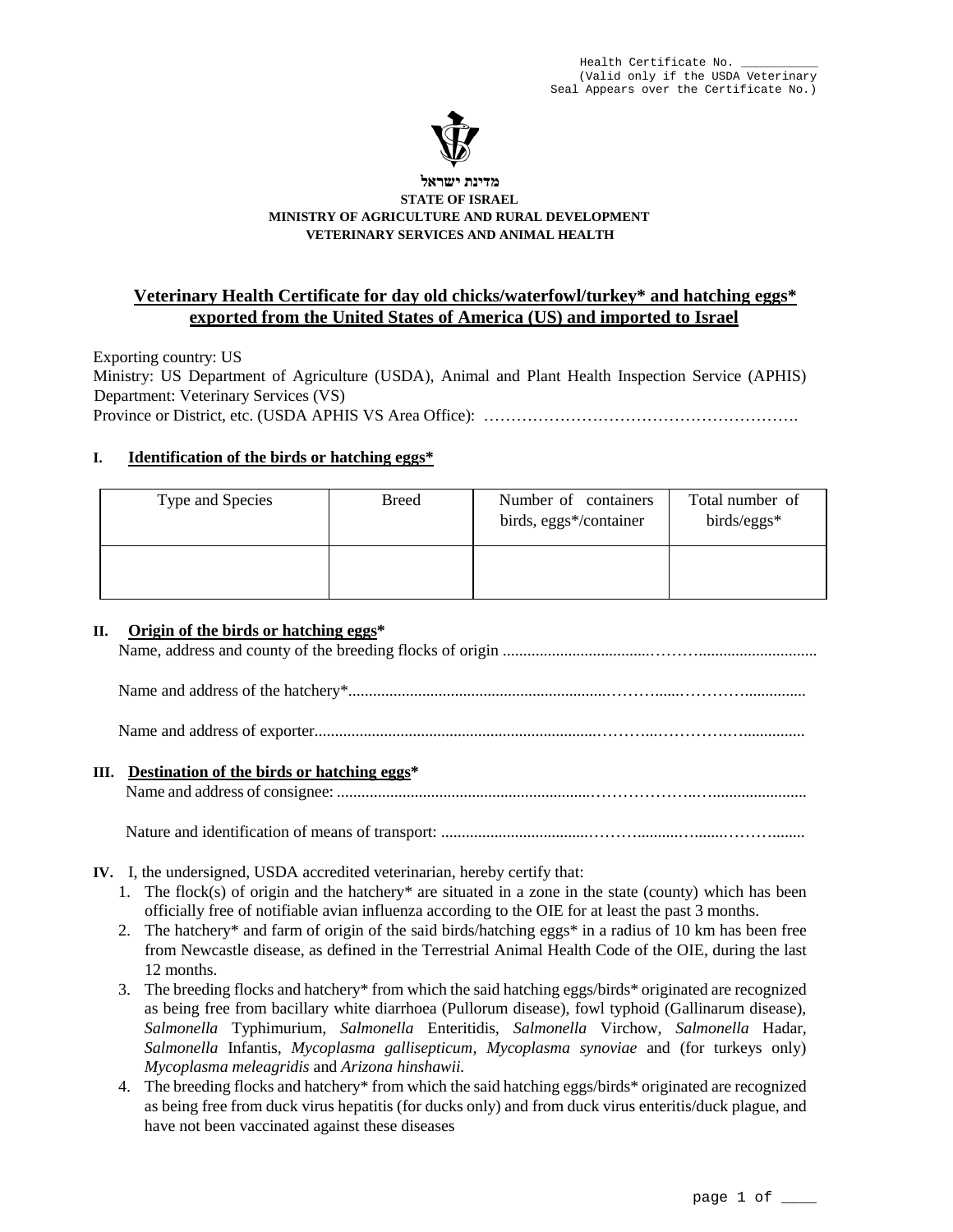The breeding flocks and hatchery\* from which the said hatching eggs/birds\* originated are recognized as being free from goose viral hepatitis (for geese and muscovy ducks only) and have not/have been\* vaccinated against these diseases. (indicate the nature of vaccine used and date of vaccination)

- 5. Routine monitoring of the breeding flocks of origin and their progeny has not disclosed infection with *Salmonella* Typhimurium, *Salmonella* Enteritidis, *Salmonella* Virchow, *Salmonella* Hadar and *Salmonella* Infantis.
- 6. The breeding flocks from which the said hatching eggs/birds\* originated are known to be free from evidence of infectious diseases and in particular of Avian chlamydiosis (Ornithosis), Tuberculosis, Reticuloendotheliosis and (for chicken, heavy breeders only) Lymphoid leucosis (LLV) including subgroup J., during the last 12 months. The Israeli Authorities have been notified of all Salmonella serotypes that have been isolated in the breeding flocks of origin, and of any other findings regarding infectious or toxic agents at least 48 hours prior to exports.
- 7. ELISA tests for Reticuloendotheliosis and (for chicken, heavy breeders only) LLV, have been carried out in the breeding flock of origin within 2 months prior to the date of export with negative results. Birds reacting positive on the ELISA test were tested by a serological test with negative results.
- 8. The day old chicks/ day old turkeys/ day old waterfowl\* described above originate from the above mentioned hatchery, which uses eggs obtained only from breeding farms which comply to the requirements specified above. Routine monitoring of the above mentioned hatchery has not disclosed contamination with *Salmonella* Typhimurium, *Salmonella* Enteritidis, *Salmonella* Virchow, *Salmonella* Hadar, *Salmonella* Infantis.
- 9. a. All commercial flocks in the State have been free from *Salmonella* Pullorum-Gallinarum for the last 24 months and 300 birds from flocks of more than 300, or each bird in flocks of 300 or less, from the breeding flocks of origin were serologically tested for Pullorum-Gallinarum within 12 months prior to the date of export with negative results per the requirements of the APHIS National Poultry Improvement Plan (NPIP), **OR\***
	- b. The State is not free from *Salmonella* Pullorum-Gallinarum and all (100%) the birds in the breeding flocks of origin were serologically tested for Pullorum-Gallinarum within 12 months prior to the date of export with negative results.

All birds reacting positive on the agglutination test were tested by bacteriology with negative results for Pullorum-Gallinarum.

- 10. No antibiotics or other bactericidal or other bacteriostatic agents have been administered to the parent flocks within the two weeks prior to egg production or to the birds/hatching eggs\* at any time. All established antibiotic withdrawal periods have been observed.
- 11. The said birds/ hatching eggs\* will be inspected on the day of exportation and shipped only if found adequately packed in new and clean containers, and the birds healthy and fit to travel.

\_\_\_\_\_\_\_\_\_\_\_\_\_\_\_\_\_\_\_\_\_\_\_\_\_\_\_\_\_\_\_\_

\_\_\_\_\_\_\_\_\_\_\_\_\_\_\_\_\_\_\_\_\_

<sup>\*</sup> Delete the inappropriate